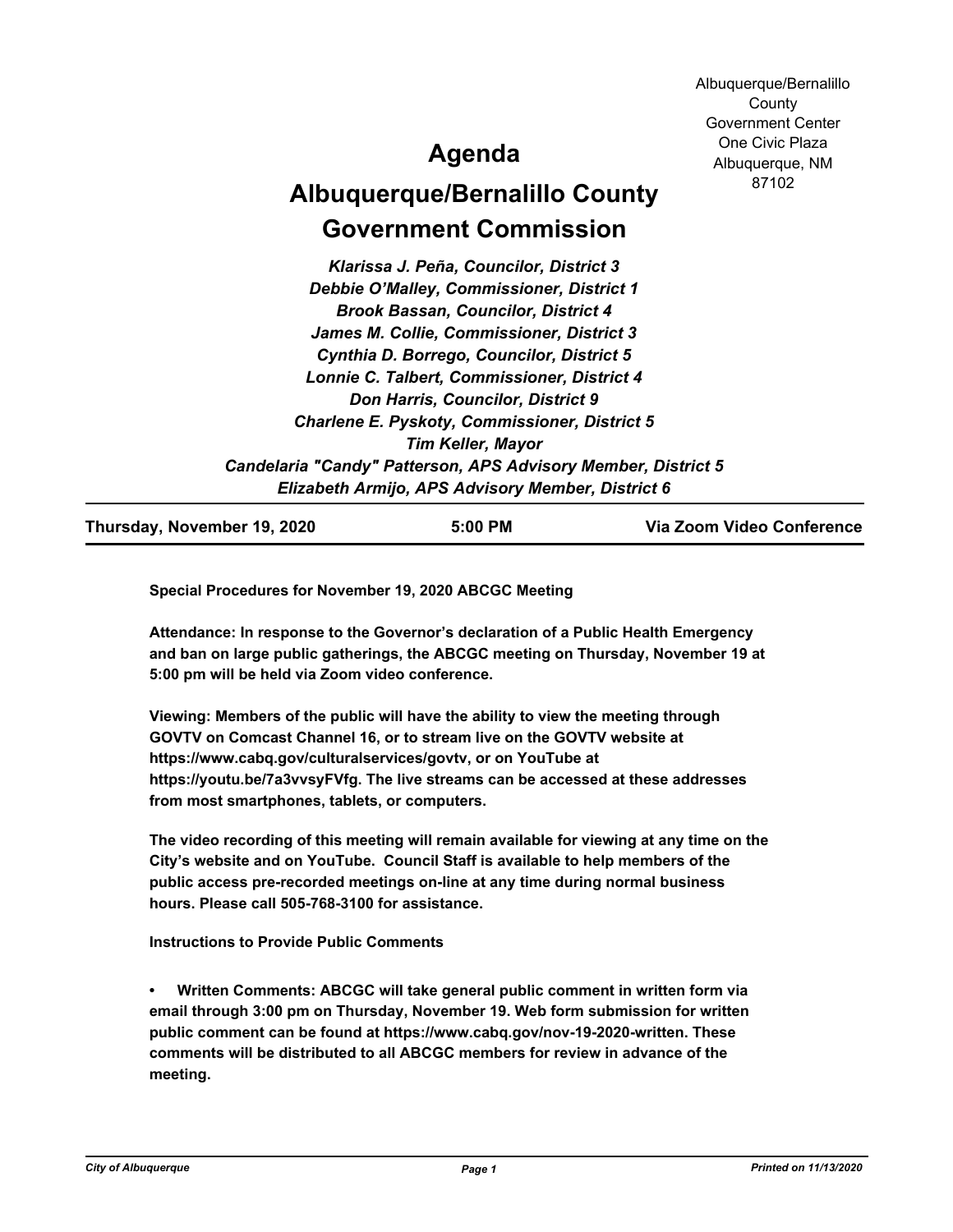**• Virtual, Live Comments: ABCGC will take general public comment from up to a maximum of 20 people, on a first-come first-serve basis. To provide real time verbal public comment over Zoom, participants must sign up for public comment by 3:00 p.m. on Thursday, November 19. The sign-up sheet can be accessed at this link: https://www.cabq.gov/nov-19-2020-live**

 **o Note: Participants must sign up for public comment with the Zoom username or phone number that you will use to enter the Zoom meeting so that you can be identified when accessing the meeting. Persons who do not provide this information will not be allowed into the meeting, but may still view the meeting via the YouTube live link or through GOVTV.**

**• Participants will standby in the Zoom virtual waiting room until the public comment period begins. The Zoom moderator will move all participants who have signed up for comment into the meeting room at that time.** 

**o Access the Zoom waiting room by following this link, entering the room information manually, or by calling in via telephone:** 

 **- https://cabq.zoom.us/j/98357774628?**

**pwd=czlDc0didzg4MFlxS3pLOG9uems5QT09** 

- **Meeting ID: 983 5777 4628 // Password: 159796**
- **(669) 900-6833 // 98357774628#**

**o Although participants will not be able to view the meeting via Zoom while idle in the waiting room, participants can watch on YouTube live or GOVTV.**

**• Once in the Zoom meeting room, the participants will be unable to unmute themselves or turn on their camera. The Zoom moderator will unmute and enable cameras (if applicable) at the time your name is called for public comment.**

**• If you are also watching on YouTube or GOVTV, please note that the online stream lags approximately 10 seconds behind the Zoom meeting. Please mute or pause the online stream once you are in the Zoom meeting room to avoid feedback between the Zoom meeting room and the online broadcast.**

**• Public comment will be limited to 1 ½ minutes, which starts when you begin speaking. You will be informed when your time has concluded, at which point your microphone will be muted and your camera will be turned off.**

**• Participants will be moved out of the Zoom meeting once your comment period has ended.**

**Public Comment ground rules:**

- **• Each participant has 1 ½ minutes to present.**
- **• Comments are to be addressed to the ABCGC members only, through the Chair.**
- **• Any disruptive conduct will result in removal from the Zoom meeting room.**

#### **1. Call to Order**

### **2. Approval of Minutes - February 27, 2020**